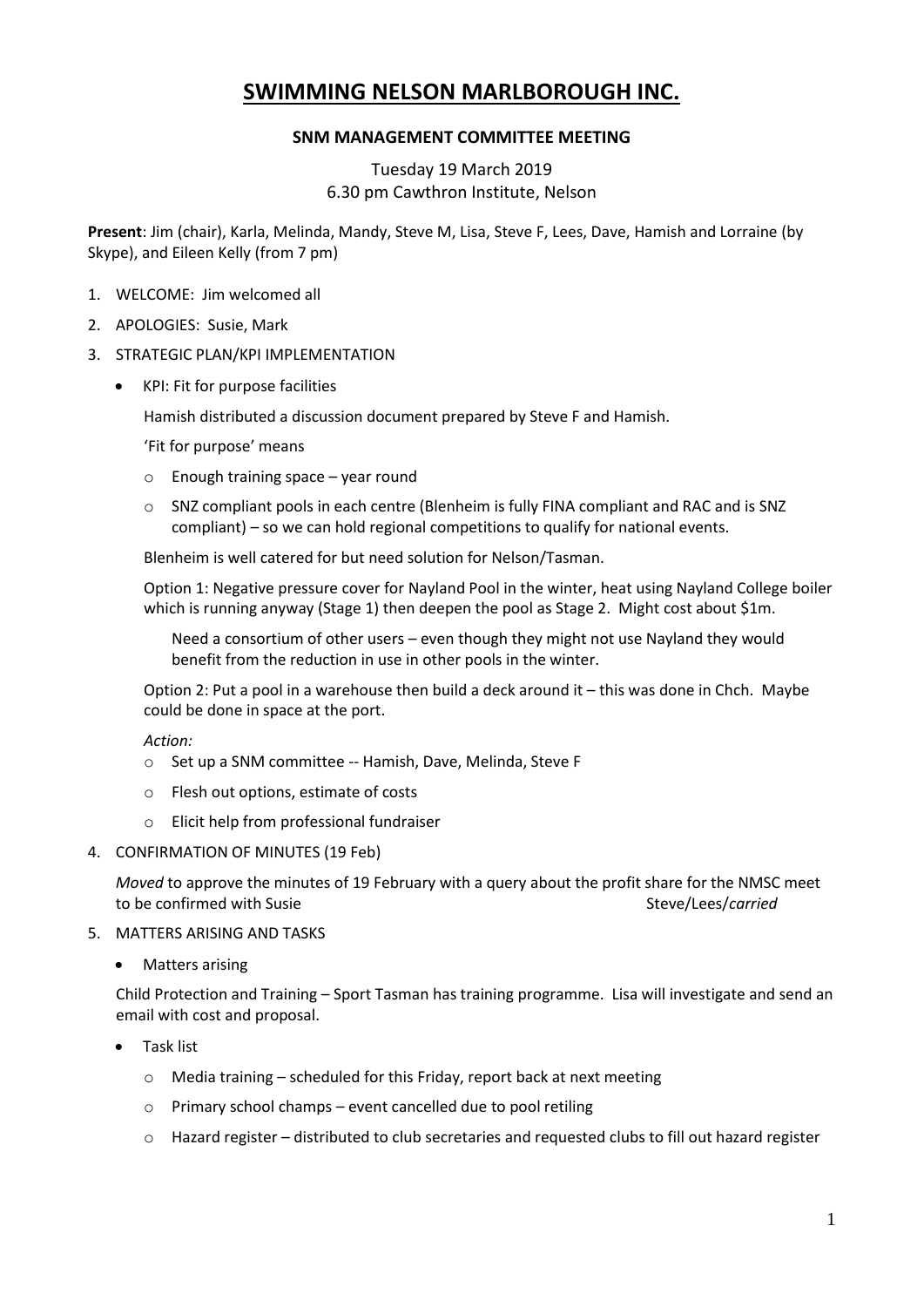o Pool hire quote NMSC Champs

 *Resolved* to apply to Pelorus Trust for \$3897.50 (GST excl) for pool hire for NM SC Champs 2019 Mandy/Lisa/*carried*

Lindie to talk to Melinda about funding options.

6. SECRETARY REPORT

*Moved* that the Secretary report be received **Accord Accord Secretary** Jim/Hamish/*carried* 

7. TREASURER REPORT

No report.

8. REGISTRAR REPORT/MEETS MANAGEMENT

The Registrar's report was pre-circulated and Jim spoke to this document.

Swim Calendar

*Agreed* to move Tasman XLR8 #1 meet from 18 May to 8 June and XLR8 #2 meet to 6 July Mandy/Lees/*carried*

*Moved* to note that Primary School Champs, Tasman meet on 6 April, and Nelson South meet on 23 March were all cancelled due to pool closure Jim/Melinda/*carried*

*Agreed* to approve a quick early meet, during Tasman training, on 23 March noting that the Board was not happy at the short notice Mandy/Lees/*carried* Mandy/Lees/*carried* 

• NMSC flyer

*Moved* to approve the NMSC flyer as amended, subject to final approval by email

Jim/Dave/*carried*

*Moved* that the Registrar report be received and the following records be confirmed and note that we will also ask SNZ for their guidelines on accepting split times as official times:

#### **All Stars Junior Festival**

| 200 Back                              | SC. |    |  | 12 F 2:38.49 Samantha Wilson TASNM |              |
|---------------------------------------|-----|----|--|------------------------------------|--------------|
| <b>100 Fly</b>                        | SC. | 12 |  | F 1:09.44 Samantha Wilson          | <b>TASNM</b> |
| <b>50 Fly</b>                         | SC. | 12 |  | M 31.46 Ryan Marsh                 | <b>BLENM</b> |
| <b>200 Fly</b>                        |     |    |  | SC 12 M 2:38.03 Ryan Marsh         | <b>BLENM</b> |
| 200 Free                              |     |    |  | SC 12 M 2:16.86* Ryan Marsh        | <b>BLENM</b> |
| *tied a record held by Mathew Peacock |     |    |  |                                    |              |

#### **Tasman LC Meet 9 March 2019**

1500 Free LC 15 F 18:05.58 Abbey Smale TASNM

#### **NZ Division II Championships 13-16 March 2019**

| 100 Back       | SC. | 13 | F. | 1:08.68 | Samantha Wilson        | <b>TASNM</b> |
|----------------|-----|----|----|---------|------------------------|--------------|
| 50 Free        | SC. | 12 | M  | 28.10   | <b>William Seymour</b> | <b>TASNM</b> |
| 100 Free       | SC. | 12 | M  | 1:02.31 | William Seymour        | <b>TASNM</b> |
| 200 Free       | SC. | 12 | M  | 2:15.18 | Ryan Marsh             | <b>BLENM</b> |
| <b>50 Fly</b>  | SC. | 12 | M  | 31.29   | Ryan Marsh             | <b>BLENM</b> |
| 100 Fly        | SC. | 12 | M  | 1:08.30 | Ryan Marsh             | <b>BLENM</b> |
| <b>200 Fly</b> | SC. | 12 | M  | 2:34.18 | Ryan Marsh             | <b>BLENM</b> |

Jim/Lees/ *carried*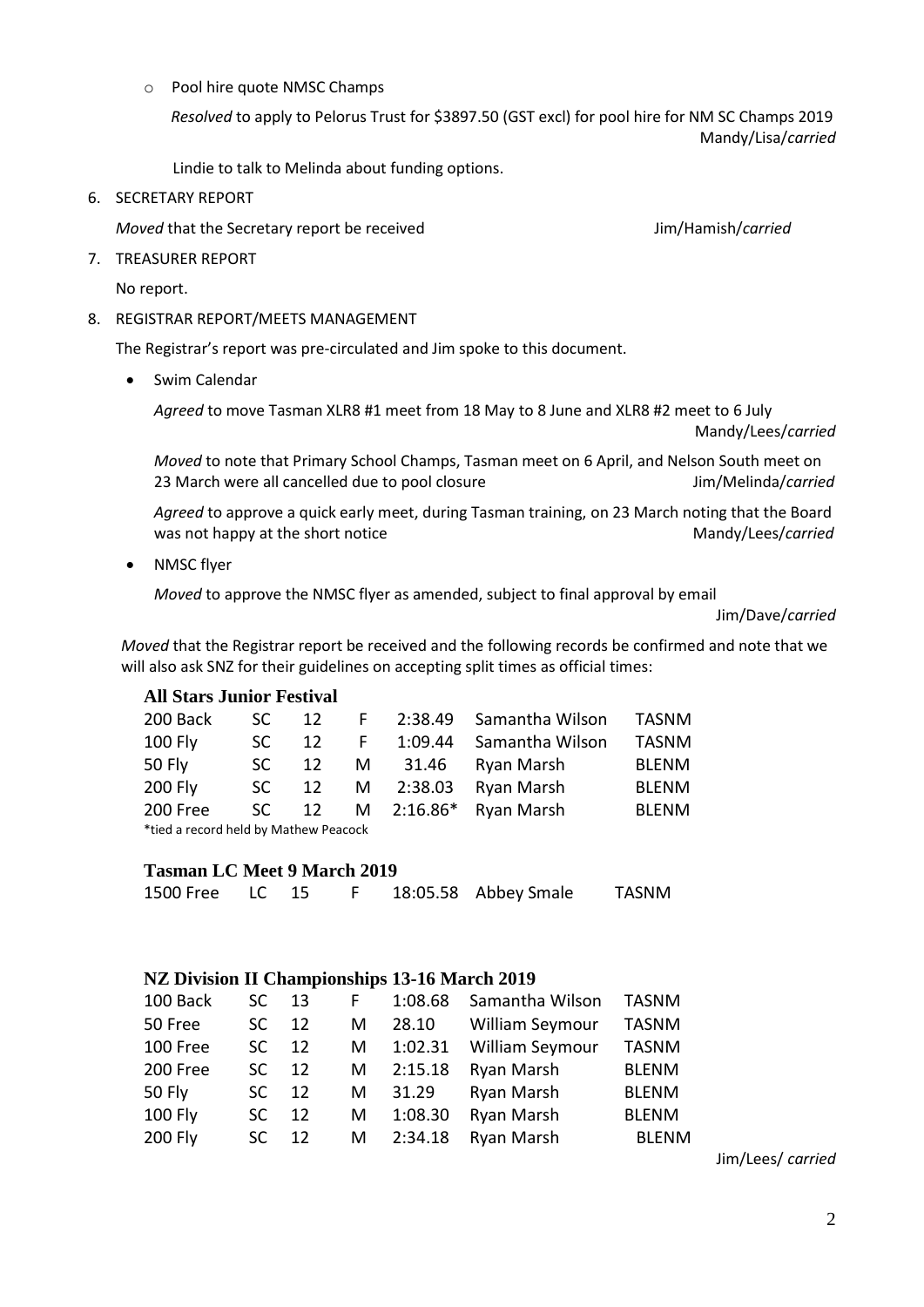#### 9. PUBLICITY/COMMUNICATION REPORT

Upcoming meeting with Jacquie Walters.

10. FUNDING REPORT

Nothing further.

11. SNZ LIAISON REPORT

Jim reported that today the SNZ constitutional review committee agreed to a number of technical amendments to SNZ and regional constitutions to be submitted to SNZ Board.

Also began discussion about substantive issues, including:

- o Membership categories
- o Election of SNZ board members
- o Requirements to get an item of business on SNZ and regional agendas

#### **12. TECHNICAL**

Nothing further.

13. COACHING REPORT

Nothing further.

14. CLUB UPDATES

Nothing further.

- 15. GENERAL BUSINESS
	- Makos zone response to Canterbury-West Coast

Jim summarised the background, noting that clubs were invited to provide comment and comments were received from Motueka, Tasman, Waimea, and Blenheim. Dave confirmed that Nelson South's view is that the club would like to swim at All Stars Junior Festival and remain part of the Makos Zone (i.e. status quo).

Jim reported on some further discussions with Wayne Rollinson and Steve Johns today. Wayne's view is that we are either in or out. Steve says that SNZ are reviewing the competition pathway, possibly incorporating third division meet(s) for the North Island – but there is no commitment on timing or process for such a review.

Makos venue planning is already done for next year. If we delay a decision we could get a better idea of SNZ plans for a competition pathway review.

*Actions*

- Suggest competition pathway to SNZ. Hold a teleconference? Invite Steve Johns to NM?
- Go back to Wayne and other SI regions we would like to keep the status quo pending the SNZ review. Our preferred pathway option is to have standardised times for all Junior Festivals and third division meets for the NI.

*Moved* that we reply to other SI regions that we plan to retain the current arrangements pending SNZ's review of the competition pathway in which we will be seeking standardised qualifying times for all Junior Festivals and a zonal third division opportunity for NI swimmers

Jim/Dave/carried

Insurance

Insurance has been renewed but we may wish to change some aspects. Need more information. Check that scoreboard is covered when travelling with courier?

*Action*: Jim to follow up